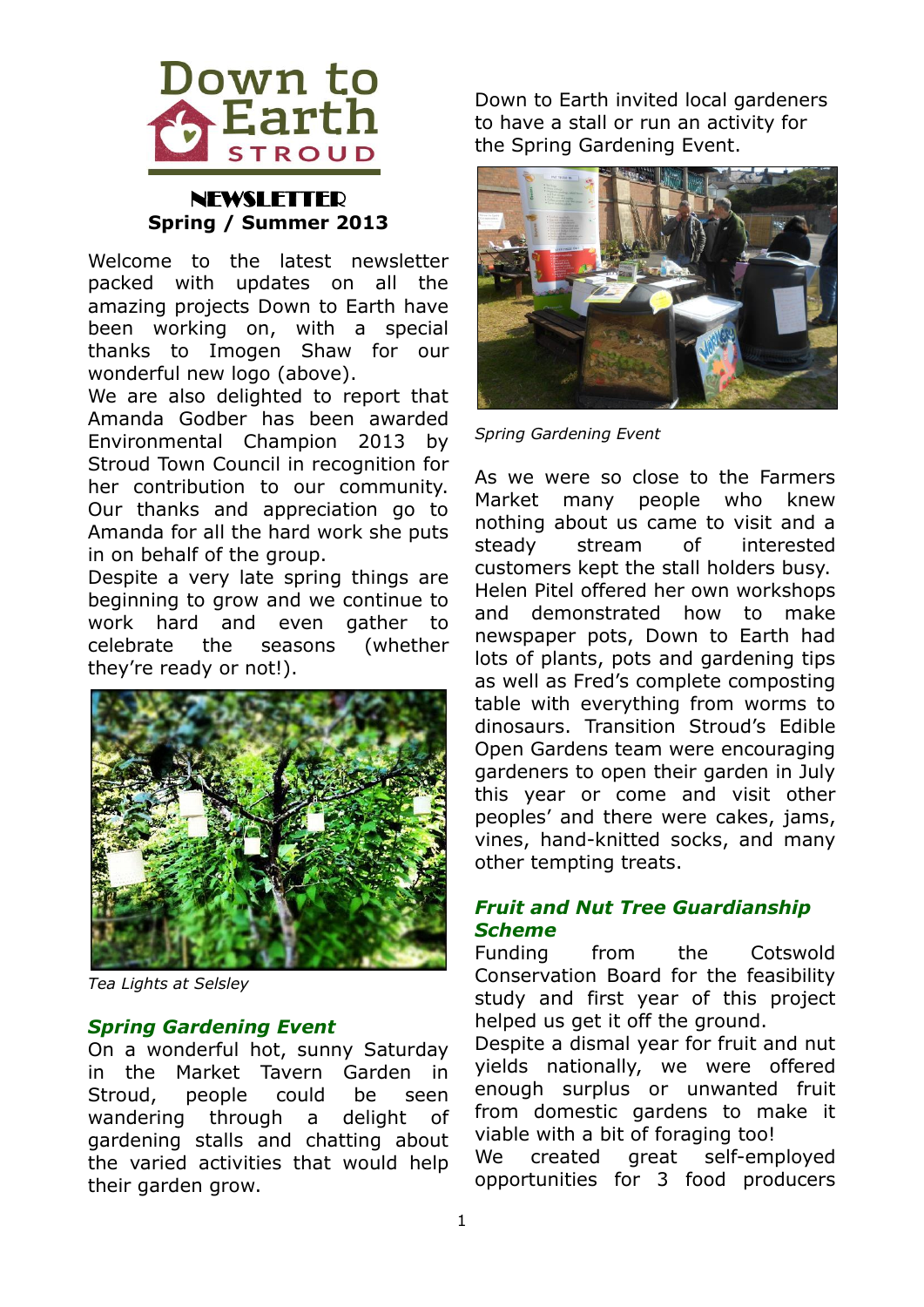and worked with new and existing volunteers to harvest and forage fruit. We also worked with a local illustrator and printing company for our labels.

Part of the scheme included providing free or subsidised tree maintenance to ensure a healthy tree and good crops – we undertook this work in 5 gardens.



*Dried fruit at Winterfest*

The range of products we made included plum sauce, dried apples, pears and figs, fruit leathers, medlar cheese and a gooseberry & elderflower preserve. Everyone that donated fruit was given some of the products as a thank you. These products have been sold at events and are still being sold through Stroudco.

We're looking forward to the summer harvest and welcome any offers of fruit and or nuts.

This project has many benefits such as preserving and protecting our domestic fruit heritage, providing skills development, but also gives us the opportunity to map where fruit trees in gardens are.

# *Stroud District Council*

Last year we were approached by SDC to deliver their Gardening Assistance Scheme for tenants unable through age or infirmity to keep their gardens tidy.

Although not strictly in our remit, it was and is important work which now has 6 self-employed gardeners working throughout the district with vulnerable people.

SDC are very impressed with the work we've done in our first year and have increased our funding allocation. Initially they also offered us funding to develop community allotments for tenants with communal gardens and a gardenshare scheme. Unfortunately these haven't been of interest to tenants so although still possible, no development work is taking place. However, SDC have said that they might be able to fund pilot projects in planting mini-orchards, projects that grow food in tenants' gardens and composting.

One of the tenant groups asked us if we could help them with a rather messy piece of land on Stratford Road. We agreed to create a wildlife friendly flower border with interest for the public and have sown seeds, planted bulbs, heathers and nectar rich plants and look forward to seeing it bloom.

## *Community Composting Network*

We were awarded Regional Training Hub status by Community Composting Network for a national Community Composting for Local Food Projects scheme funded by the National Lottery.



*Amanda and Seb, Composting*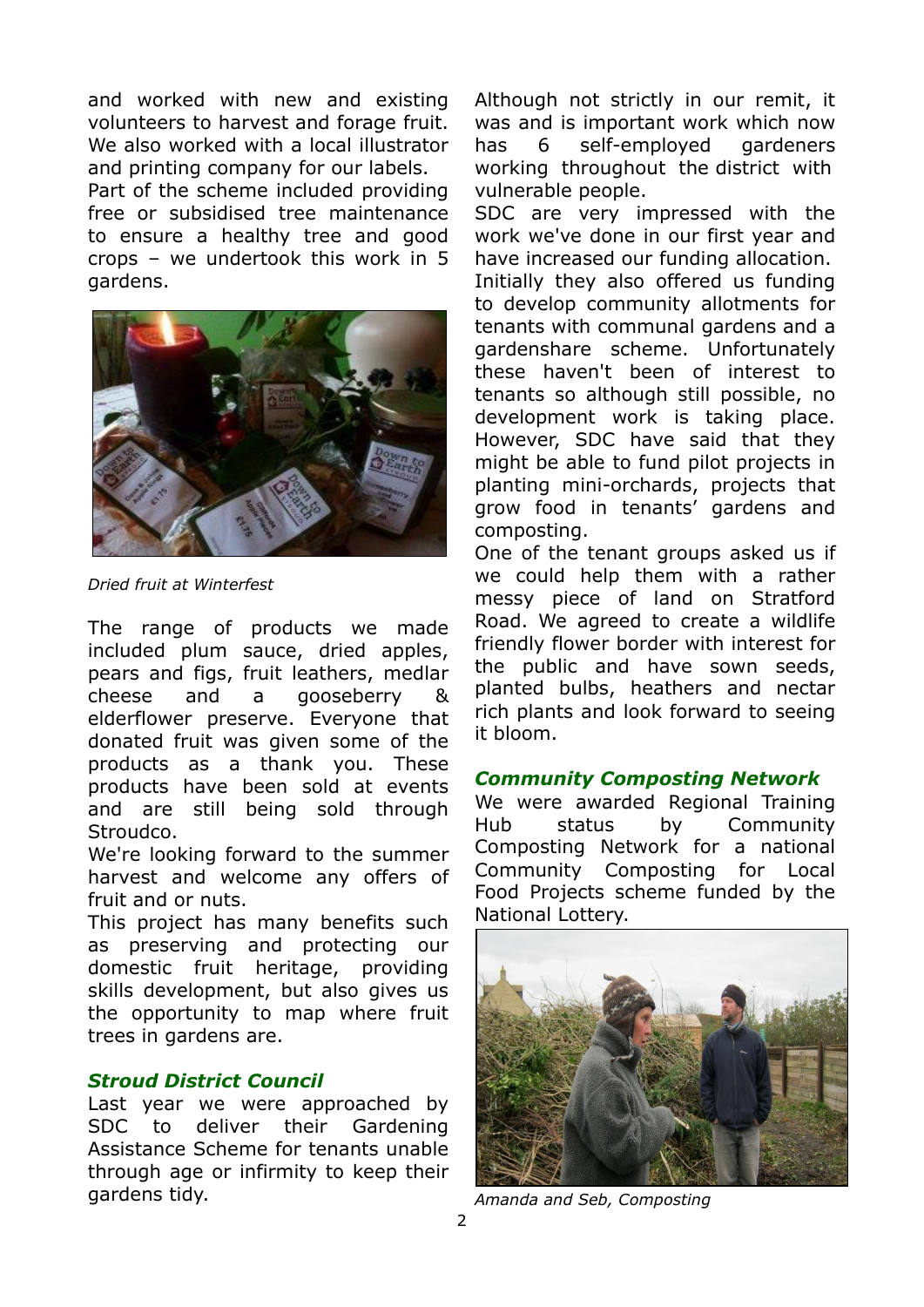The idea behind it is to help local food projects become self-sufficient in compost by setting up their own community composting schemes, reducing the need to buy compost



#### *The shed at Selsley*

and promote environmental benefits such as not using peat, reducing road miles, recycling waste products etc.

The first course ran in November in partnership with Bisley Community Composting Scheme. 11 people from 6 local food projects took part – of those all passed except one who left to take up a new job. Down to Earth has provided follow up visits to each centre (Malmesbury, Bristol, Worcester, Stroud, Cheltenham, Forest of Dean) and will be running a further workshop to monitor and support progress.

The next course will be run in October. If you'd like more information let us know.

## *Food Strategy Group*

Throughout 2012 Down to Earth members worked hard to facilitate a food group in Stroud. This involved over thirty other interested people and began the process to formulate a 'Food Strategy' for the whole district. The year ended with a proposal to Stroud District Council requesting support and funding to make this work more formal. The aim was to

improve on local and sustainable food production within the area:

"As demand for food continues to increase, both locally and globally, there is a greater than ever requirement to intensify food production sustainably. This in turn calls for a strategy to advance the regeneration of the many different sectors in Stroud's local food economy."(Quote from Proposal, Nov 2012) It is hoped that something will come of this and currently we wait to see what form the tender from Stroud District Council will be.

### *Selsley Allotment Gardens*

After a year and a half, our Selsley project is developing very well.

We now manage 4 plots with the possibility of more. There are about 10 regular volunteers who come on Monday mornings rain or shine, to sow, plant, propagate, weed, dig, build and drink refreshments around the fire.



 *Brian at Selsley*

During the winter we did some physical jobs such as steps up to the shed, so you don't slip down the